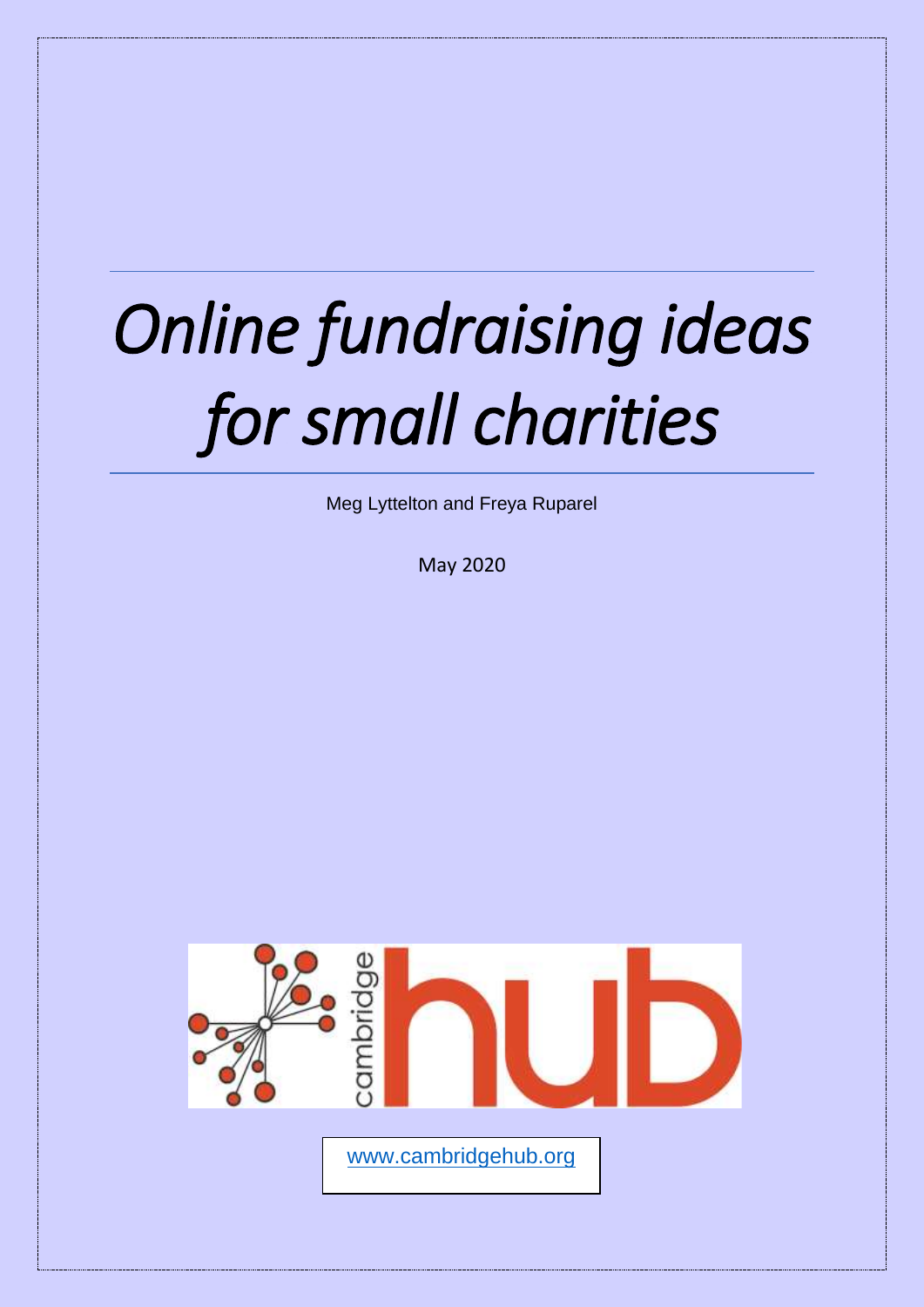# **Using Social Media**

Social media can help small charities by serving two main purposes:

- 1. Fundraising: this section will explain how small charities can use social media to raise money.
- 2. Community-building: this section will explain how small charities can use social media to maintain a sense of community and build lasting relationships with its members and potential donors.

## **Online Events**

Here is a list of events that can take place online. These events aim to establish a strong sense of community while at the same time raising money for the organisation.

Virtual movie night

This could be used as a team bonding exercise or as a way to keep members of the public involved with the charity.

The organisation could choose a film or documentary that is relevant to the work they do or allow members of the team and the public to choose what to watch.

The best platform for this is Netflix Party, however the downside is that it means that everyone who wants to join in needs a Netflix account.

To host a virtual movie night on Netflix Party, click the following link…

<https://www.netflixparty.com/>

This can now also be done via the BBC:

<https://www.bbc.co.uk/taster/pilots/bbc-together>

www.cambridgehub.org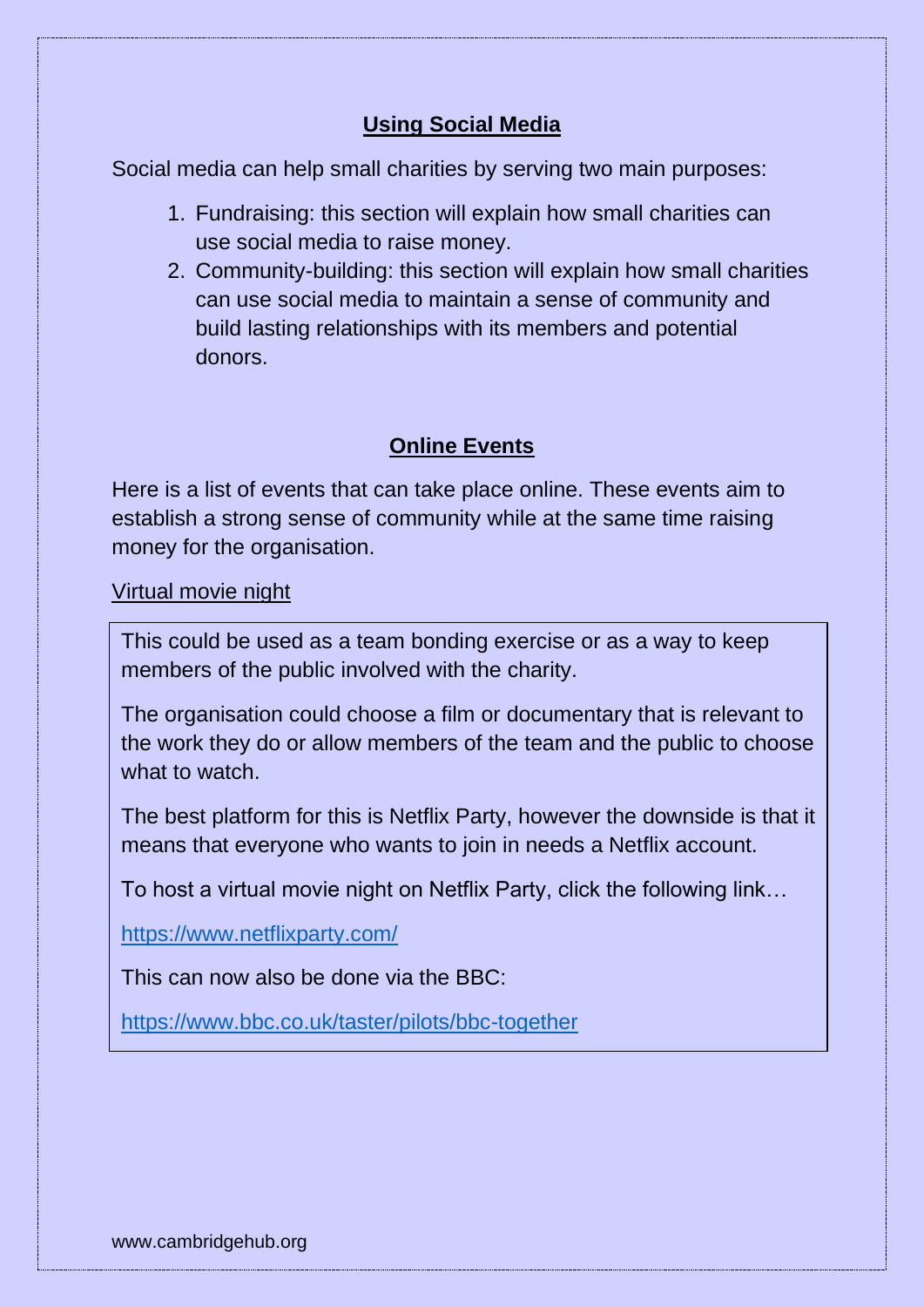## Virtual quiz night

This is a great way to bring the team and their families together for a catch-up and involve new members of the community while most people stuck at home. It can be a regular event held once a week, or simply a one-off.

## *Which platform to use?*

There are pros and cons to every platform. Here is an outline of the most viable options…

Kahoot

Kahoot!

*Pros:* 

- It is free and easy to use!
- Can be used on desktops and mobile devices.
- Participants wanting to take part in the quiz have to enter a pin provided by the host. This could be linked with fundraising – a pin provided after someone has donated.
- The music, time pressure, and general layout of the quiz gives off the impression of being in a game-show. This makes it engaging and exciting for participants playing at home.
- Instant results: the answers to the questions are provided as the quiz goes on, and scores are tracked in a leader board which encourages a sense of competition.
- There is an option to choose from ready-made quizzes available or to make your own quiz – perhaps one that is more specific to the organisation or the interests of the quiz participants.

*Cons:* 

• Unlike other platforms, Kahoot does not allow participants to talk with one another as the quiz takes place. This could be overcome by having a group call going on at the same time or after the quiz has ended on another platform.

#### *How to access:*

- The following link takes you to Kahoot's homepage. From there, you can sign up for a free account with just an email address…
- <https://kahoot.com/>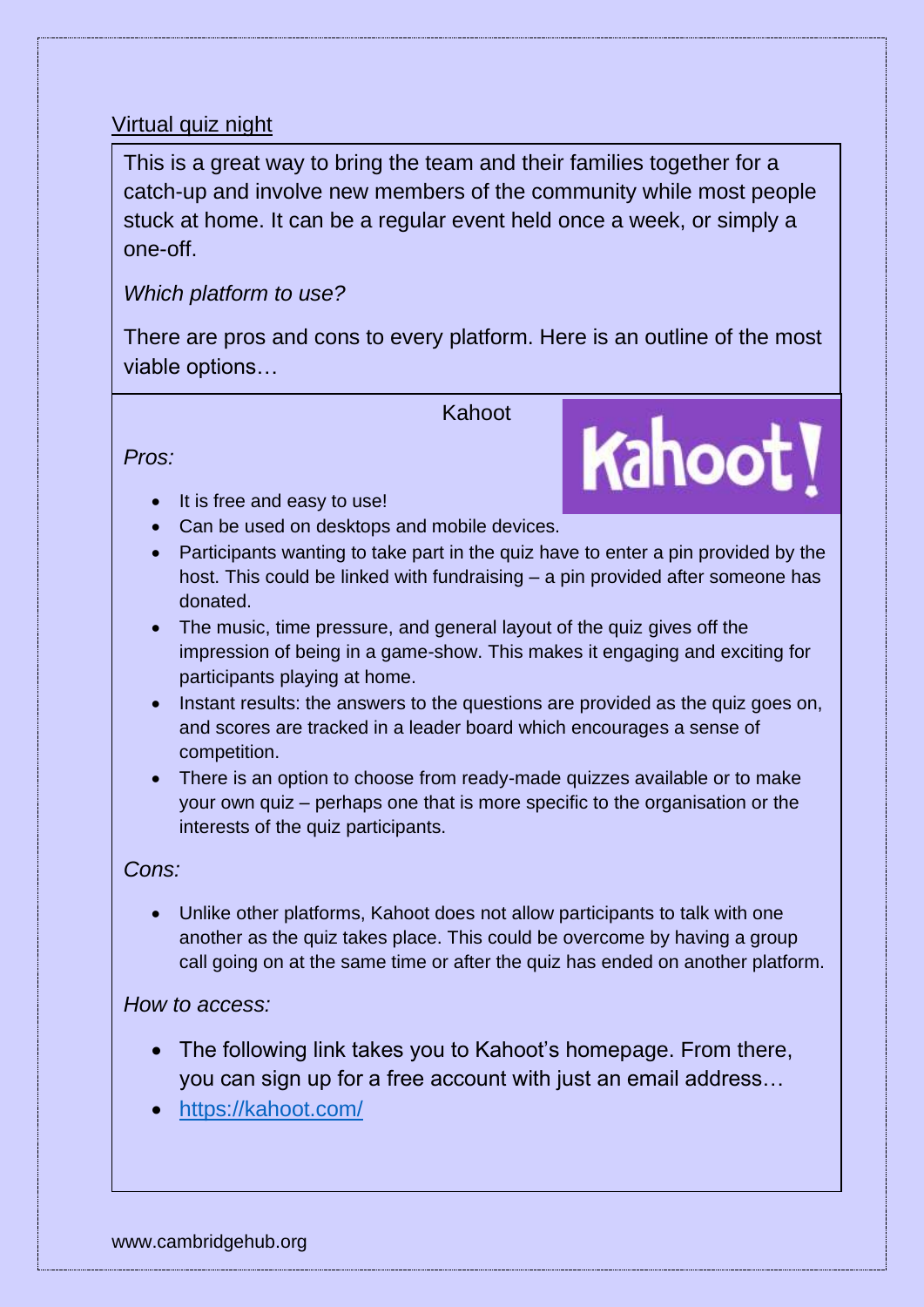#### Zoom

zoom

## *Pros:*

- Zoom has a free plan, which allows businesses to host an unlimited number of one-on-one meetings and 40-minute group meetings with up to 100 participants.
- It is the easiest video conferencing platform to use.
- Can be used on desktops and mobile devices.
- Participants wanting to take part in the quiz have to enter a meeting I.D. and password provided by the host. This could be linked with fundraising – a password provided after someone has donated.
- Zoom includes many features. As well as allowing the attendees to talk face-toface, it also has a screenshare option (great for a quiz with a picture round!), and a chat function, where people could send in their scores.
- Zoom is encrypted means that all virtual meetings, webinars, and video conferences happen over secure connections.

## *Cons:*

• The free plan only allows for 40-minute group meetings with 100 participants. This could be overcome by splitting the quiz in half – maybe adding in a short interval to top up drinks and grab snacks! – and sending out the invites for both halves of the quiz before getting started.

# **How to encourage people to donate money**

Relate their donation to money they might be saving during lockdown:

- 'If you're currently working from home why not consider donating the price of one day's bus/train/tube to a local cause still working out in the community? #DonateYourCommute' (Headway East London).
- 'For #CharityTuesday, why not skip today's takeaway coffee and donate your money to someone who really needs it?' (Rainy Day Trust).
- 'Can't go to the pub tonight? Having a quiet beer at home and watching Netflix? Saving loads of cash because it's cheaper? Please donate a part of that to us to keep us running.' (Rainy Day Trust).
- People could be encouraged to grow out their hair during lockdown and donate the money saved from not paying for haircuts.
- The same could be applied to money saved not going to the gym, out for meals, etc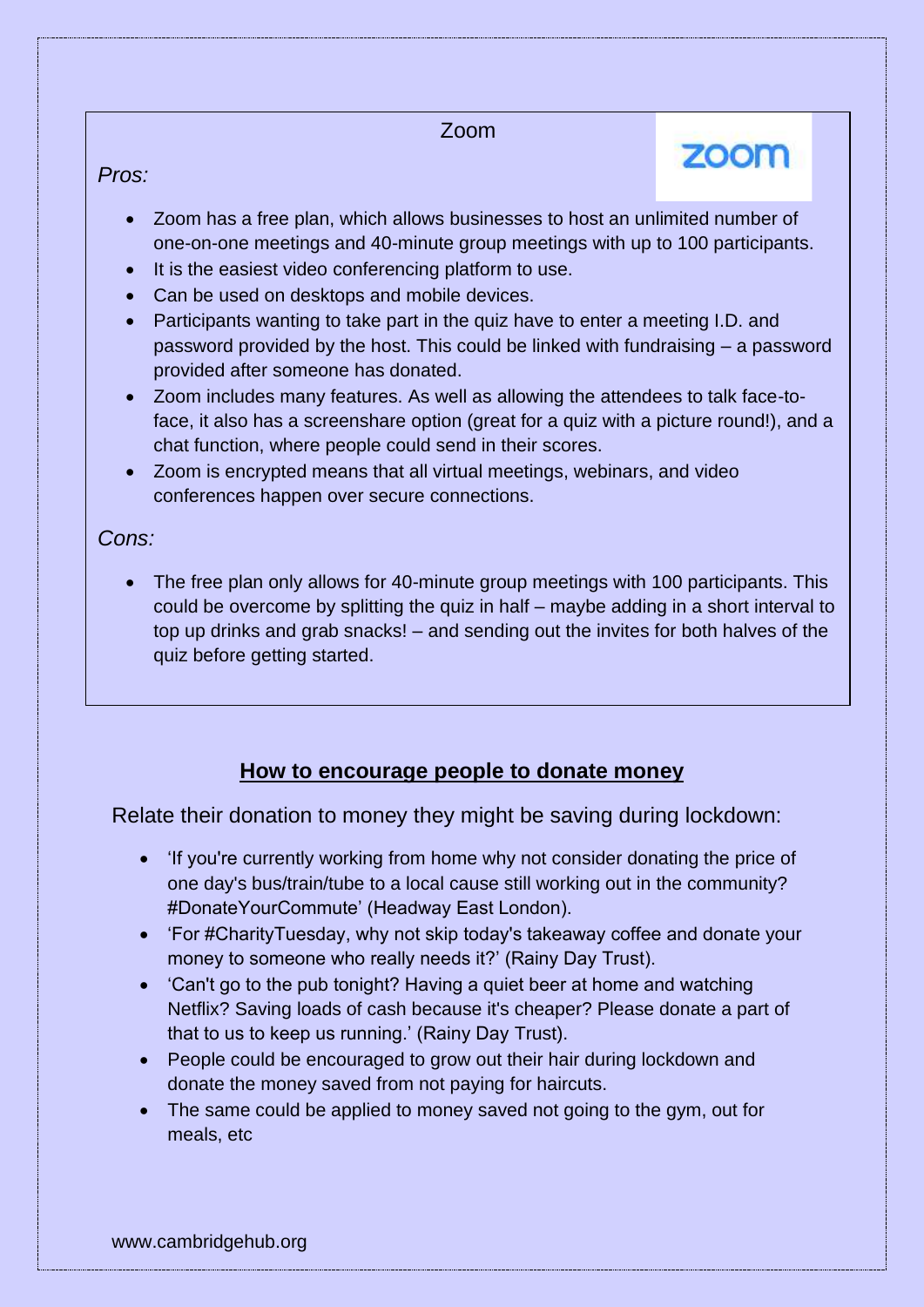## Donate for your birthday:

- Ask those who can't properly celebrate their birthday during lockdown to make a Facebook birthday fundraiser.
- The money saved being at home could be put towards the charity These are great because Facebook gives every penny to the charity chosen.
- To start a Facebook birthday fundraiser, go to this link: <https://socialgood.fb.com/charitable-giving/birthday-fundraiser/>



#### Relate donation amounts to what it could buy:

- Use social media to tell stories. This helps readers connect with the charity by giving the cause a human face. This could be done with various team members using Instagram of Facebook to make a specific post or story series for a day showing why the charity is important, the sort of work they do, etc. Make sure to end on a 'call to action', giving the watcher clear and tangible next steps to take.
- Present impact clearly: give examples of where previous donations have gone, such as a project.
- Share what customers and supporters are saying about the organisation with quotes.
- Publish public 'thank you' notes. This could be anonymous, aimed at a group of donors, or aimed at a specific donor chosen at random.
- Share progress towards your goals.
- Be clear about exactly where donated money is going and specific about who the beneficiaries of the funds are.
- Share the organisations' target or fundraising goal. Giving people something to work towards means donors feel a sense of contribution and satisfaction.
- JustGiving not only displays money raised, but also how this relates to the desired target as a percentage. Donors see themselves as 'tipping the balance' when they raise the percentage closer to the 100% mark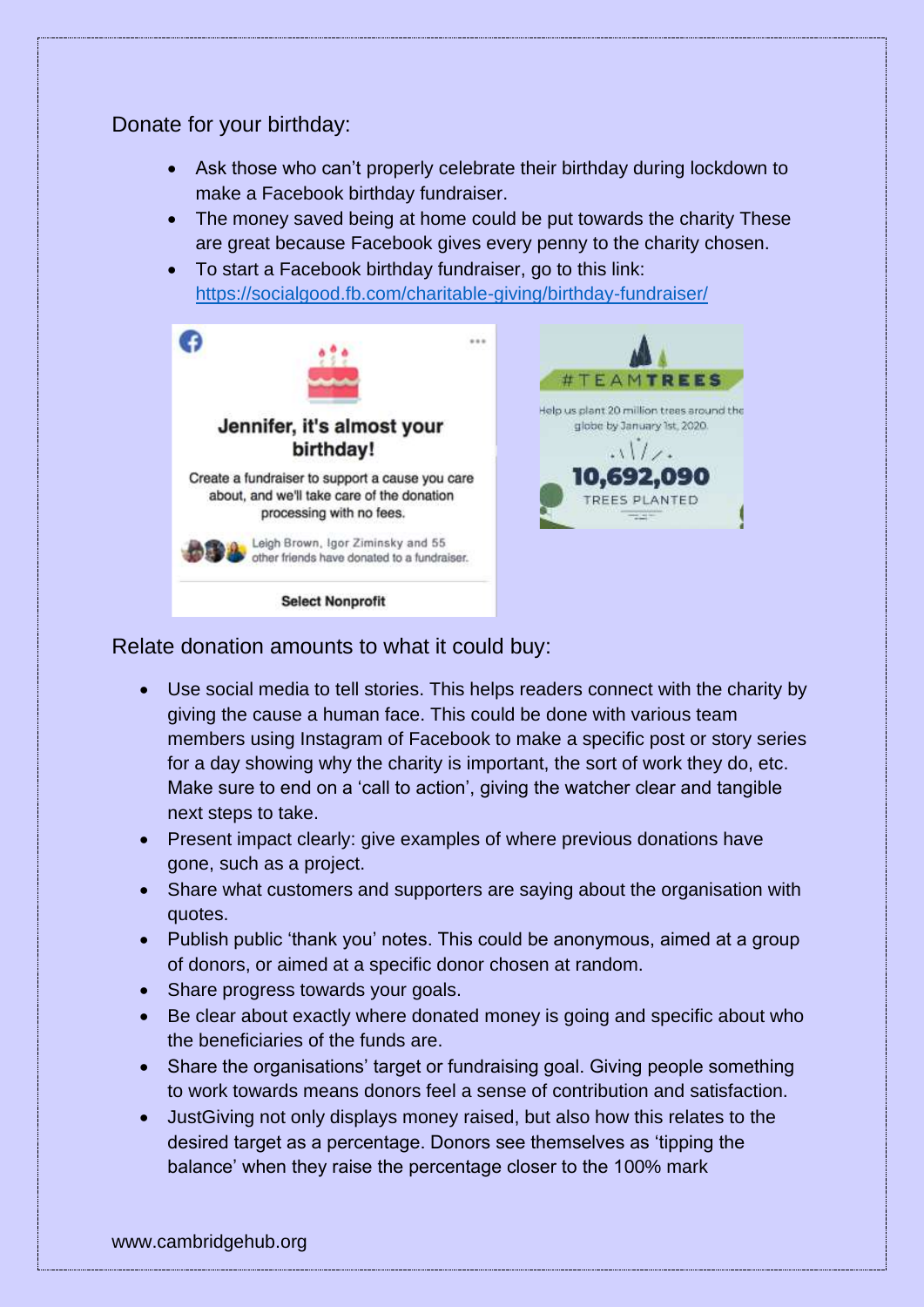#### Home challenges:

- Encourage donors to choose their favourite piece of artwork and recreate it with things lying around their house! They can then send it to the organisation's Instagram or Facebook page to be reposted on the charity's story or main feed.
- This could be paired with a fundraising element such as donating to the charity before submitting a photo.
- Encourage participants to tag a friend (or three!) to nominate them to take part in the challenge too.

#### One example: 'Run 5 Donate 5 Nominate 5':

- This fundraiser involves participants running 5 kilometres, donating £5 to the NHS, and then sharing their run and proof of donation on Instagram.
- The 'nominate 5' element meant tagging 5 friends to complete the challenge, meaning the challenge had a rapidly multiplying effect. Over 100,000 people took part across the globe in 2 weeks.





#### Another example: ALS 'Ice Bucket Challenge':

- A social media campaign from 2014 that involved someone having a bucket of cold water poured on their head and posting the video on social media.
- There was over 2.4 million ice-bucket related videos posted on Facebook, and 28 million liked, commented on, or uploaded a video for the campaign.
- The videos included the caption #ALSicebucketchallenge and #icebucketchallenge.
- The Motor Neurone Disease Association received almost £3 million in one week, compared with its usual average of £200,000.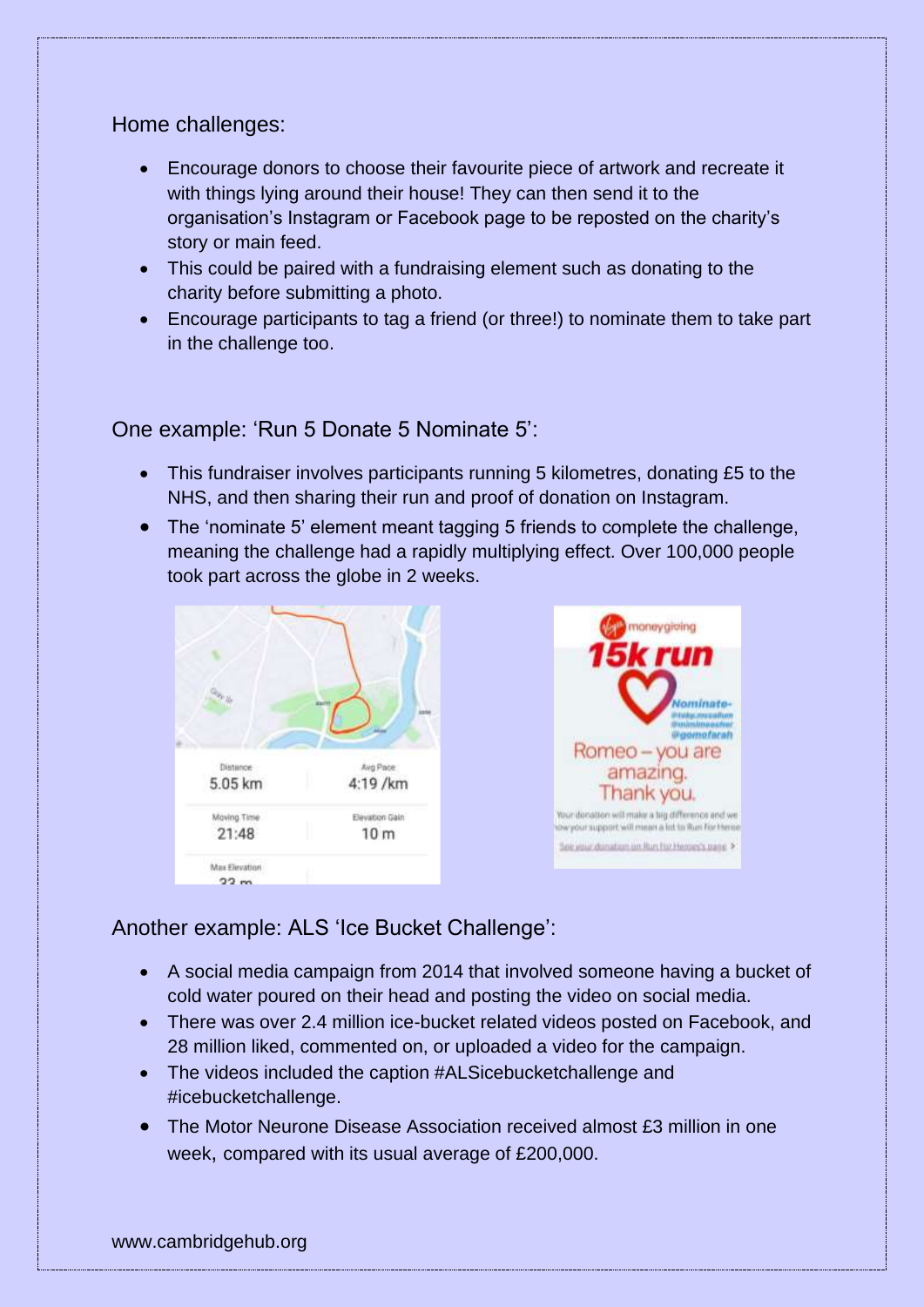# **Donation and fundraising platforms**

#### T-Shirt Fundraising Site: Bonfire

Bonfire is a top fundraising site that allows individuals and nonprofit organizations alike to raise money by selling custom t-shirts. Their platform is 100% free and it only takes a few minutes to

#### Fundly

Fundly's cheap fundraising website comes loaded with dozens of helpful features. Your Fundly fundraising page will feature your most powerful and impactful photos and videos front and centre, so your supporters can instantly visualize the reason you're raising money.

With Fundly, there's no minimum amount you have to raise in order to keep your funds. Your funds can be withdrawn in a

design a product, set your prices, and launch your fundraiser. Bonfire will send the funds directly to the organization your raising money for at the end of your Campaign. <https://www.bonfire.com/>

quick 24-hour turnaround and you can set up automatic transfers to get your money faster.

Non-profit can add blog-like updates to your page to keep the conversation going throughout your campaign. Fundly also enables "zero-click sharing" of key campaign activity to ensure supporters stay updated on your most recent crowdfunding progress.

#### <https://fundly.com/>

#### **Crowdfunder**

Crowdfunder has a network of over 12,000 angel investors that will be at your disposal when you start a campaign.

With this equity crowdfunding platform for start-ups, you'll have plenty of added benefits like detailed analytics, newsletter templates, and ad campaigns to

help you maximize your fundraising by creating additional streams of revenue.

There is a guide available on the website. This platform gives you more freedom and takes less of your fundraising money than platforms such as 'Just Giving'. <https://www.crowdfunder.co.uk/>